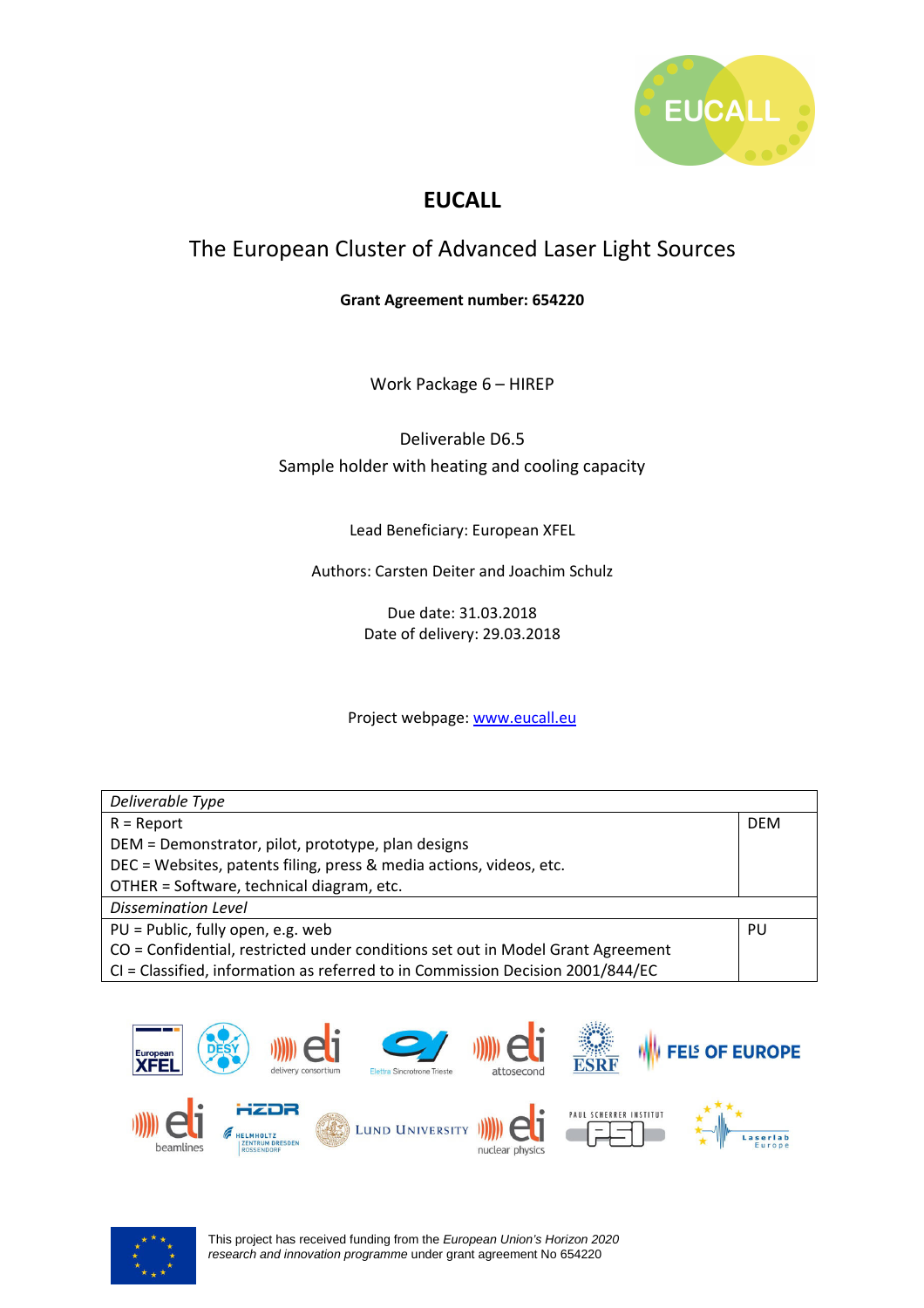

## **Contents**

| 5. Cooling the sample as an experimental parameter - no high energy or high power lasers. 7 |  |
|---------------------------------------------------------------------------------------------|--|
| 6. Heating the sample as an experimental parameter – no high energy or high power lasers 7  |  |
|                                                                                             |  |

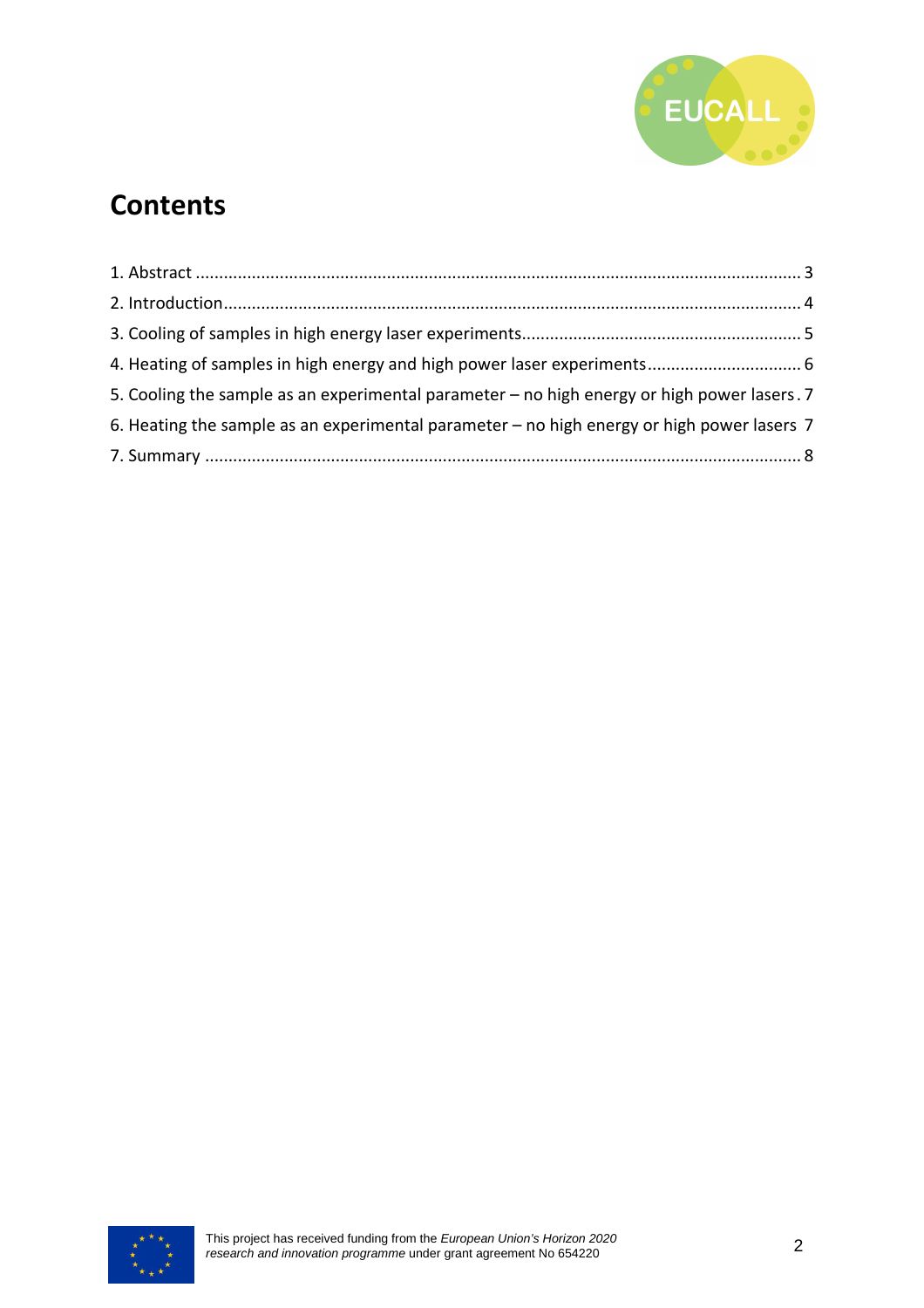

## **1. Abstract**

In this Deliverable we present prototypes and define concepts for the implementation of the standard for the large sample holder system to enable an efficient heating and cooling of the sample. The document will not deal with details of the small sample holder, since its design is from the beginning optimized for cryogenic cooling and a heating is technically neither possible, nor scientifically demanded.

For the technical realisation of the heating and cooling one has to distinguish between two types of experiments.

Firstly, experiments with high energy lasers (10 J - 1 kJ) where the cooling of the sample holder will mainly ensure the prevention of the radiation induced heating-up caused by absorption of photons or secondary radiation generated from laser-target interaction. External heating of the sample holder is in most cases not demanded. If a sample needs to be heated, a radiation source like an additional laser is the tool of choice.

Secondly, experiments where the temperature of the sample has to be controlled as an important experimental parameter and no high energy or high power laser is involved. Here the heating will be realised by heaters located on the individual sample frame. For the cooling of the sample to temperatures below 273 K an external cooling source with the sample frame as an integral part of the scanner will be foreseen.

For both cases the mechanical components used for the inner and outer part of the sample holder system have to consist of highly thermal conducting materials. Furthermore, the interfaces between the components have to be designed in a way to reduce the thermal

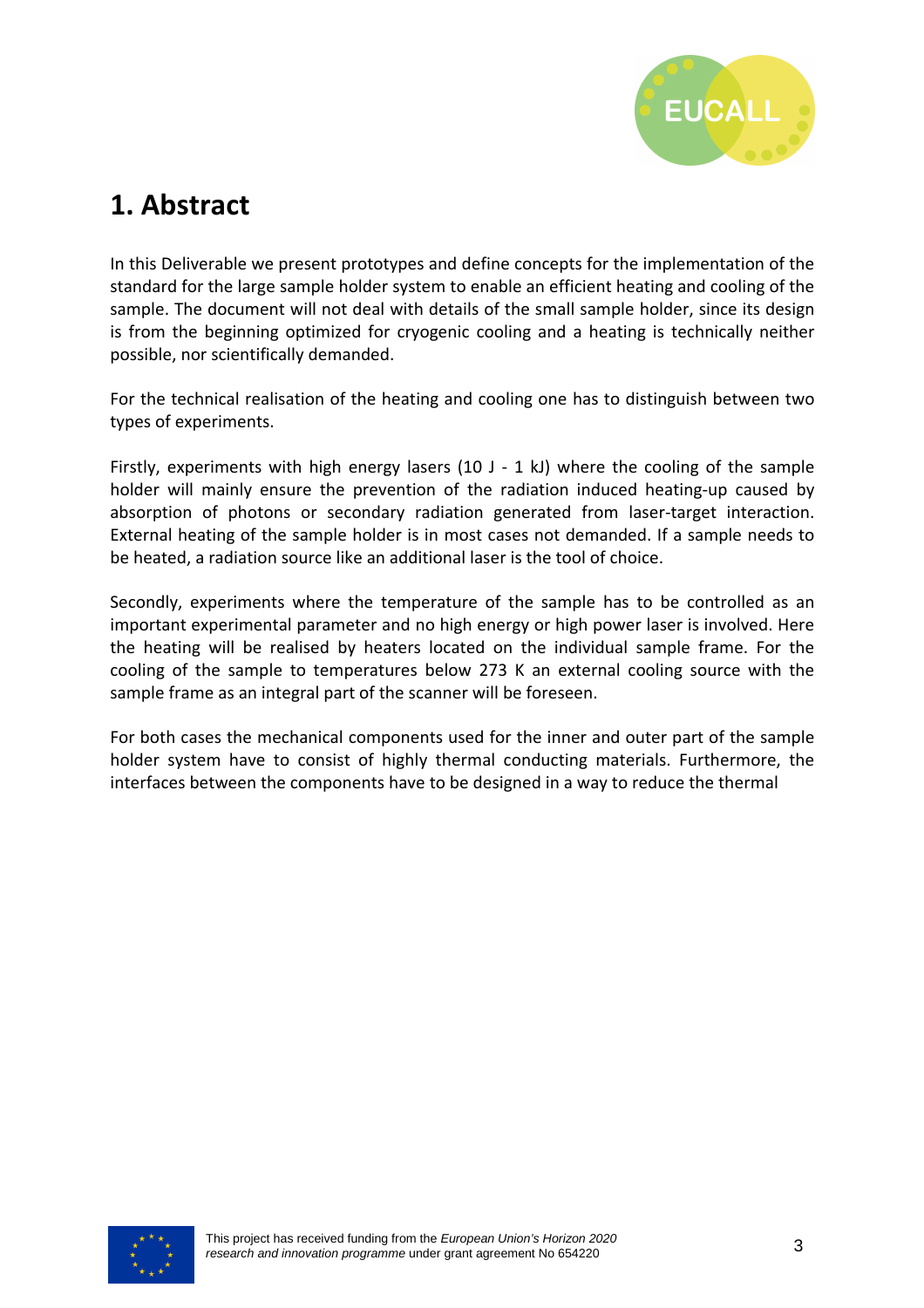

#### **2. Introduction**

The HIREP work package of EUCALL unifies fixed target and solid sample handling for the participating collaborators. Common software will simplify the access of users to the different x-ray and high energy laser sources. Sample and target pre-characterization procedures will allow analyzing sample quality and localizing points of interest. Common approaches in sample positioning will save development time and allow user support groups at the facilities to focus on the specialties of their facility.

HIREP will make sample characterization and positioning transparent for users of very different facilities. A large variety of samples to be studied, targets for energy conversion or screens and detectors for beam characterization need reliable placement into the beam. The X-ray and laser facilities, on the other hand, have specific demands on their positioning hardware: Vacuum requirements, necessity to screen hardware from electromagnetic pulses or debris, geometry of incoming beams and scattered radiation. To ensure compatibility of any kind of sample or target with any suitable radiation source, common interfaces between facility and sample/target holder need to be defined.

Investigations of the samples of interest for the user communities (Milestone 6.2) and of the demands on sample holders (Milestone 6.1) showed that there are contradictory demands on sample positioning in two subsets of the user community. Biological samples are often available in small quantities only and have to be kept either under conditions of controlled humidity or at cryogenic temperatures in order to prevent them from drying out and thereby changing their structural properties. Therefore these samples ideally require relatively **small sample holders**. Samples under ambient temperatures, on the other hand, profit a lot from **large sample holders**. When the samples are prepared or investigated with high energy lasers, long distances between target positions are unavoidable and a small sample holder is impractical. The project is therefore split in two standards for sample frames serving the different user communities.

The small sample holders allow ultra-precise positioning in combination with maintaining a controlled constant humidity level or cryo-cooling. Heating of the samples is neither foreseen nor demanded by the community.

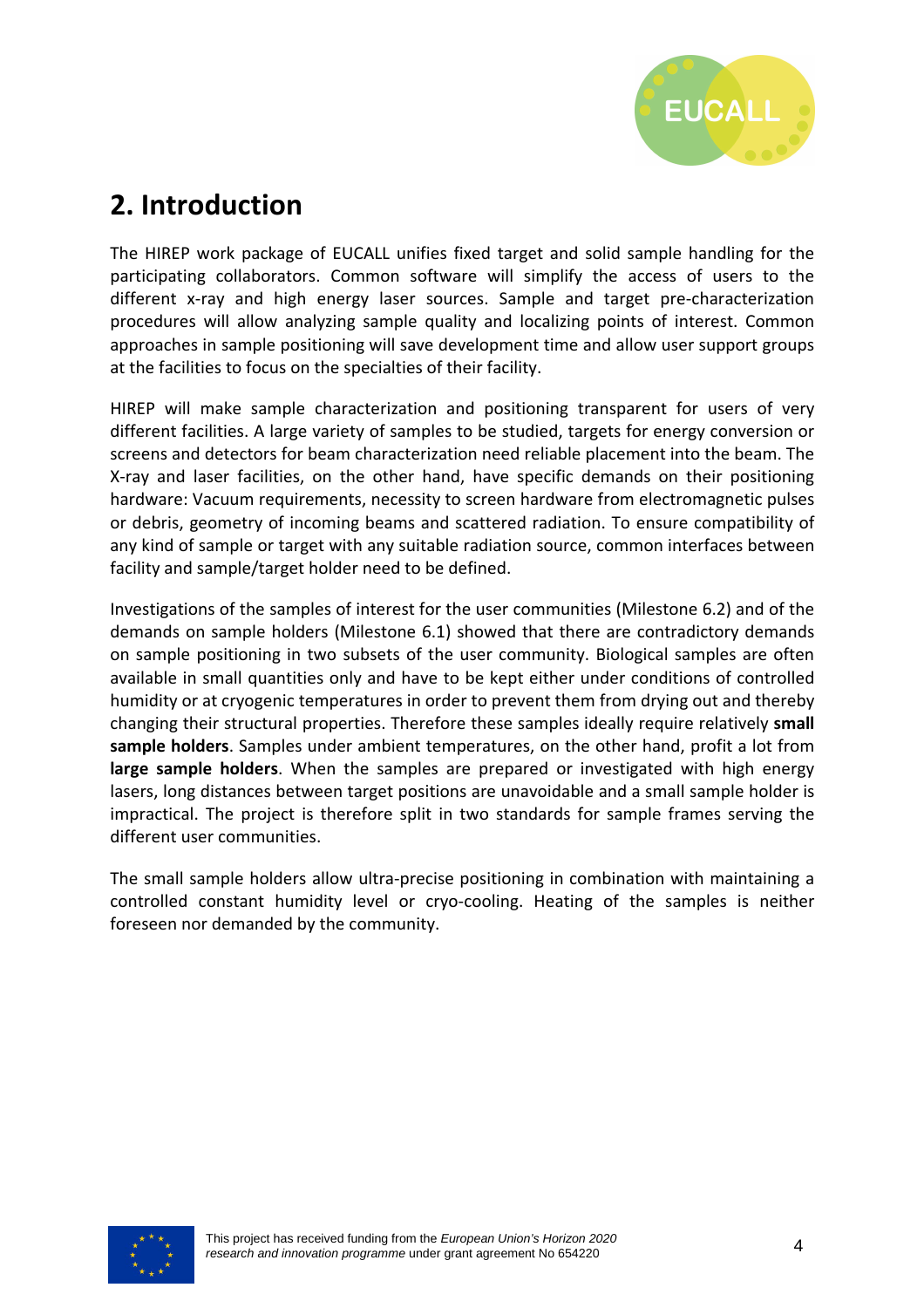

## **3. Cooling of samples in high energy laser experiments**

Thermal energy can be transported by the three following ways:

- heat conductance through solids
- heat radiation
- heat convection through liquid or gaseous media

Since almost all experiments with such lasers will be performed in good vacuum conditions  $(10^{-5} - 10^{-7}$  mbar), a cooling by heat convection does not occur.

The cooling effect by radiation depends on the temperature difference between the sample and the visible environment. The sample emits energy by thermal radiation but also absorbs the thermal radiation emitted by the surrounding equipment and chamber walls. Since the cooling should prevent the sample from heating up, the temperature of the different radiation sources differ only by a small factor. Hence the net energy release of the sample is negligible.

As a result, the only effective way of cooling the sample is by heat conductance through the sample frame system. Therefore it is crucial to use materials with high thermal conductivity and  $-$  because of the activation of high Z elements by laser generated neutrons  $-$  a small atomic number.

In this case the material of choice for the construction of inner and outer frame is aluminium. To lower the thermal contact resistance a thin indium foil must be used to ensure a real two-dimensional contact between the components of the sample frame. The outer frame must be an integral part of the sample manipulation scanner (Figure 1). Hence the sample exchange cannot be performed without breaking the vacuum conditions and manual work has to be performed to replace the inner frame with the samples.



**Figure 1: Sample holder system with the outer frame as an integral part of the scanner.**

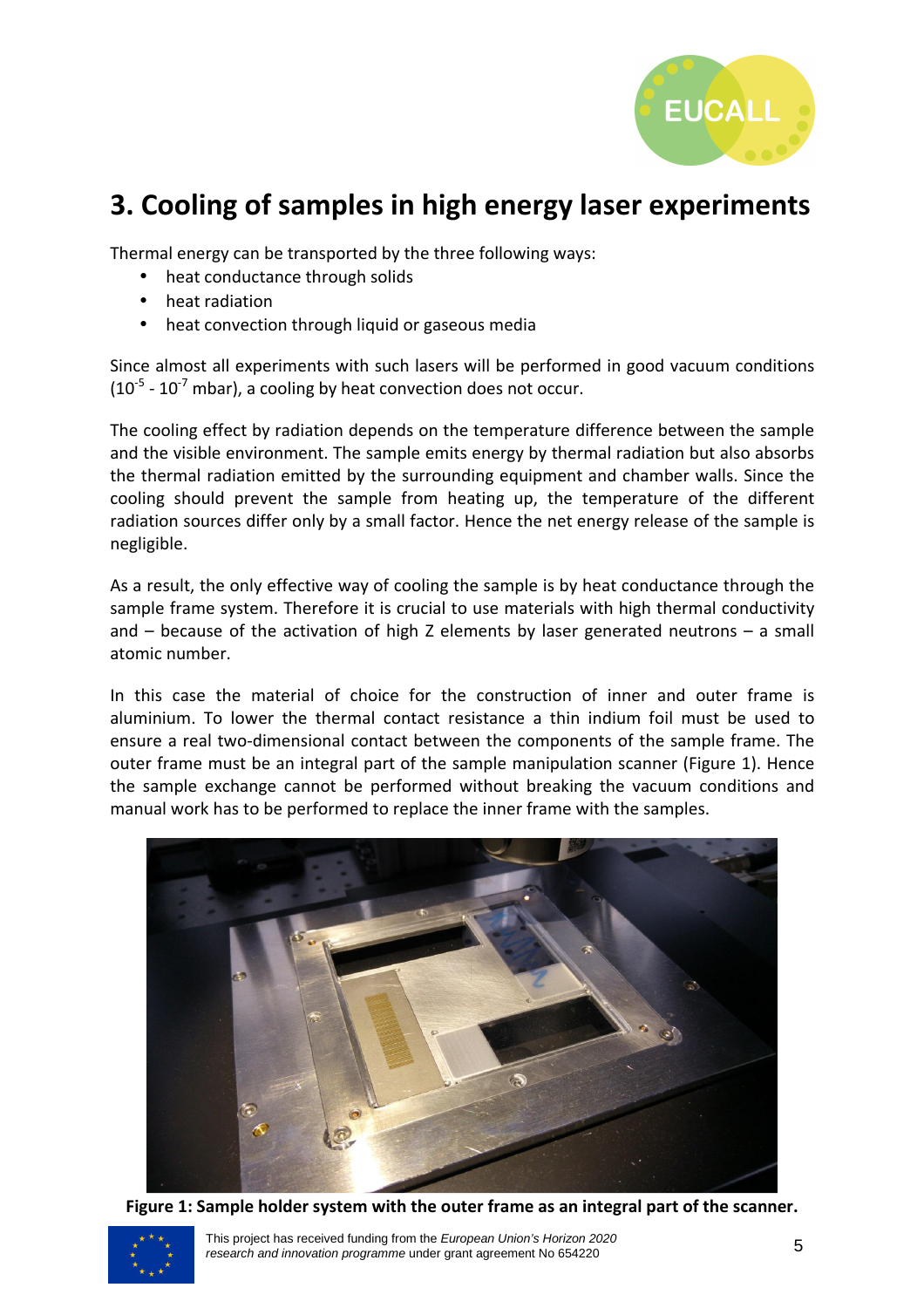

# **4. Heating of samples in high energy and high power laser experiments**

Laser heating is an established and very effective method of heating small areas of samples with a minimum of impact on the surrounding sample areas and on the experimental environment. Since the heated area corresponds to the focal size of the experiment, the amount of the deposited energy is very small and an influence on neighbouring samples and the sample frame system can be neglected. The outer frame of the system can be designed as a transferable sample holder, so that the chamber can stay under vacuum conditions during the exchange of the sample (Figure 2). No constructional modifications in respect to the standard shown in Deliverable 6.1 have to be taken into account. Additionally, the high thermal contact resistance of the clamping interface between transferable frame and scanner prevents the sample manipulation system from heating.



**Figure 2: Transferable sample holder for experiments with high power lasers.** 

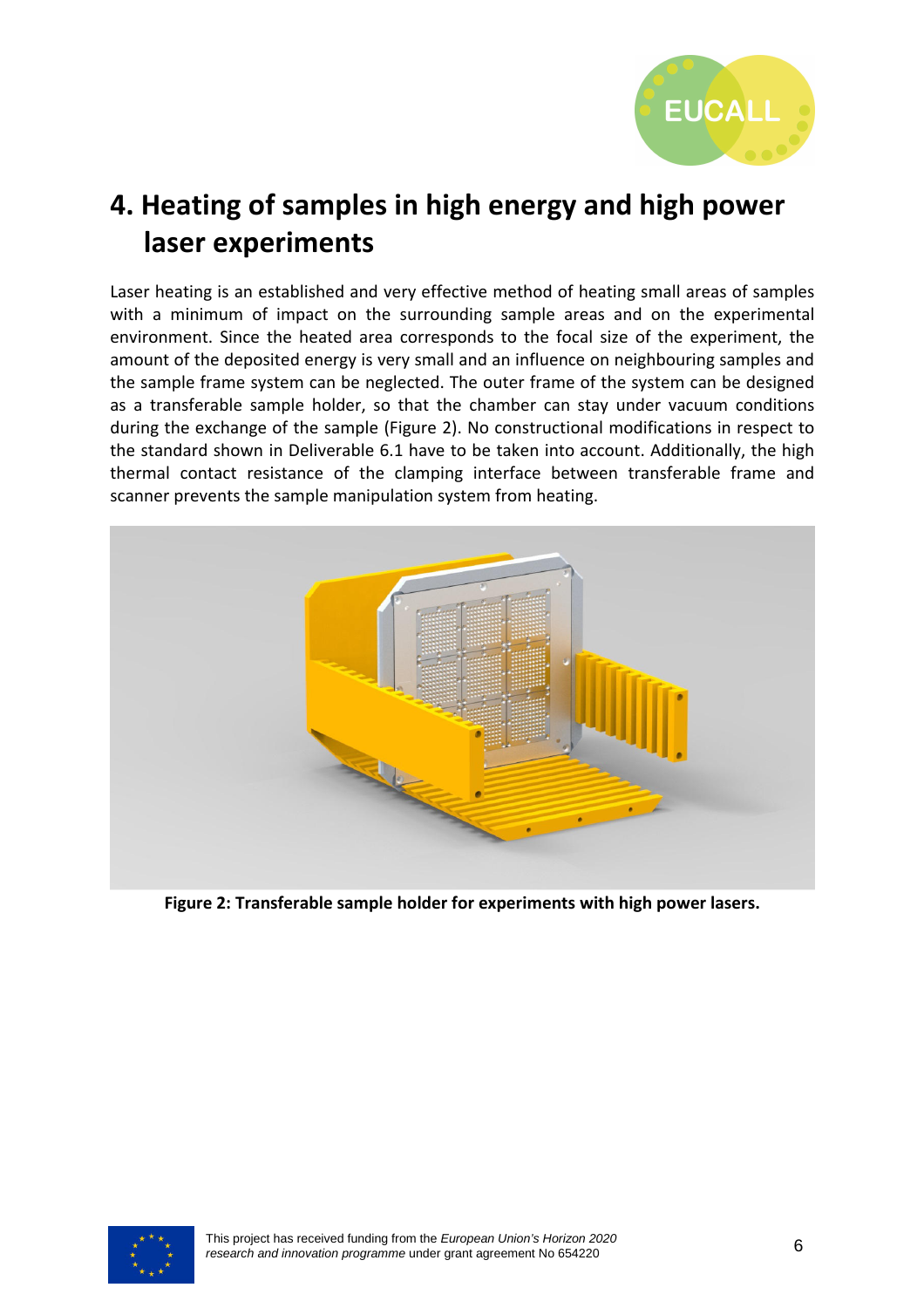

# **5. Cooling the sample as an experimental parameter – no high energy or high power lasers**

For the implementation of an effective cooling of a large (100 mm x 100 mm) sample to temperatures well below 273 K the following two measures have to be taken:

- Heating of the sample by the absorption of radiation has to be eliminated by shielding (gold plated steel) the whole sample leaving only the actual experimental area exposed to the necessary equipment (excitation sources, sensors, detectors, …)
- The coupling between the sample and the cold finger of the cryostat has to be designed in a way that the heat transfer is maximized. Therefore materials with high heat conductivity have to be chosen. Since the risk of activation due to laser induced neutrons can be excluded, copper is the material of choice and can be used if its mass does not restrict the dynamics of the sample manipulation scanner too much. If the mass of the frame plays a role for the scanning aluminium can be used, instead (Figure 1). All mechanical linkages have to be form-fit and realized by screw connections. The interfaces have to be enhanced by the usage of indium foil to ensure a real two-dimensional contact with high cross section and therefore low thermal contact resistance.

# **6. Heating the sample as an experimental parameter – no high energy or high power lasers**

To achieve temperatures above for example 800 K on a sample area of 100 mm x 100 mm a heating power above 800 W is necessary. This power cannot be transported from an external heating source to the specimen without damaging the manipulating scanner or sensitive equipment in the vicinity of the sample. The thermal radiation emitted by the sample will heat up the whole interior and the walls of the vacuum chamber which have to be cooled.

Therefore, the necessary high temperatures can only be realized for smaller experimental areas which separately have to be heated by resistive heaters located inside the inner frame of the sample frame system. The necessary electrical power has to be delivered from the scanner via a clamp mechanism with individual contacts (Figure 3). As a material for the inner and the outer frame titanium or stainless steel can be used. Both substances have a low thermal conductivity to prevent the scanner from heating.